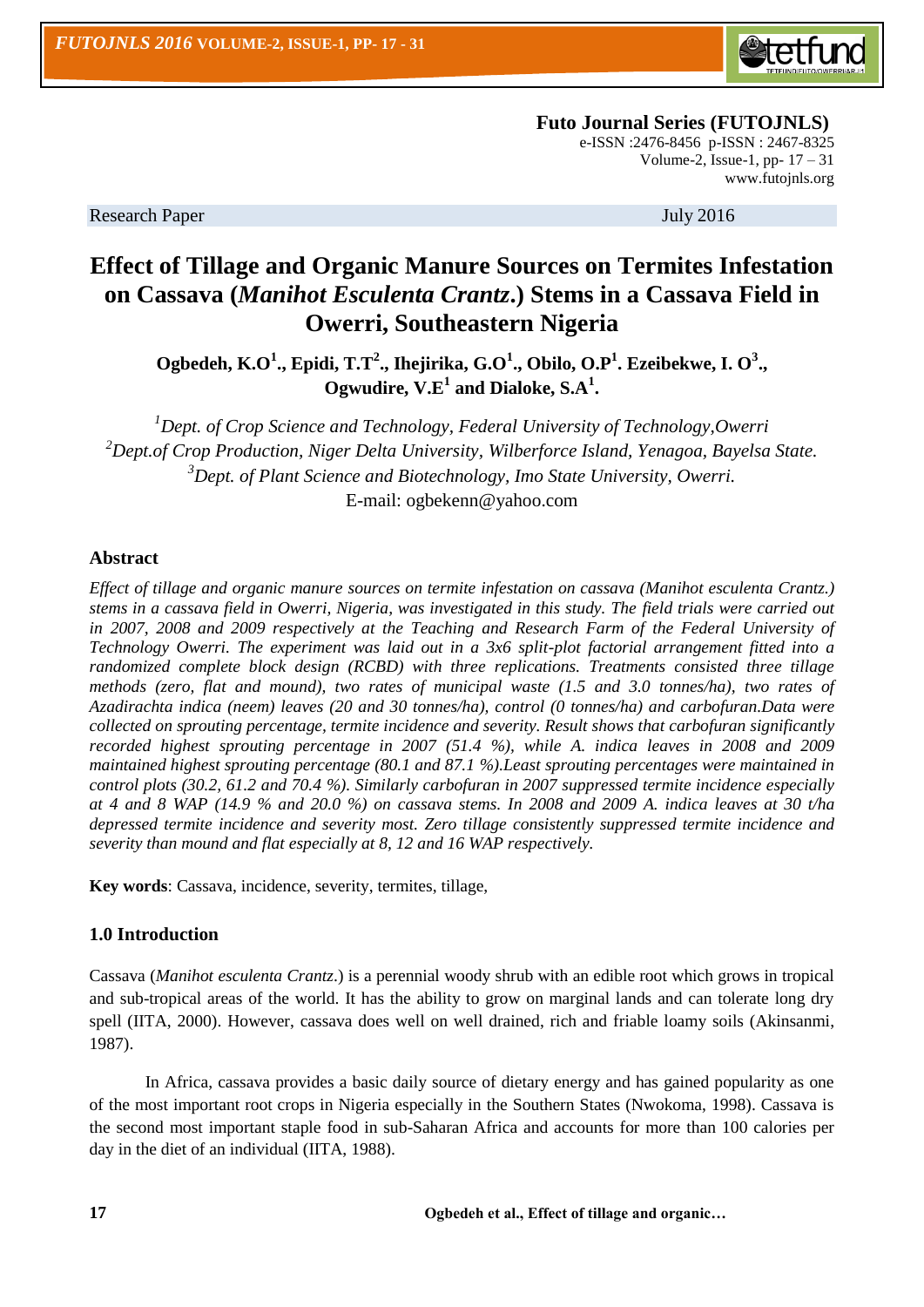Cassava roots are processed into a wide variety of granules, pastes, flour etc. or consumed freshly boiled or raw. It is used in the production of starch, garri, 'foo-foo', wet and dry chips (Nwokoma, 1998). The fresh cassava tuber can be used considerably as a source of feed for livestock (sheep, goats, cattle, pigs etc.). In many rural households, cassava peel is fed to domestic animals (Ihekoronye & Ngoddy, 1985).

Cassava can be planted on mounds, ridges, flat or bedding up (Mathew & Penny, 1998). No-tillage, reduced tillage and conventional tillage have been tested in different ecosystems with variable results in terms of yield (Ofori, 1973). In the traditional farming systems where cassava is usually one of the many crops being grown, pest control is often given a low priority and so cassava receives minimal pesticide application. Under such conditions yields are often low (Henry, 1995). Arthropod pests and diseases are major factors causing this yield reduction (Belloti *et al*; 1999). In the humid lowlands, the predominant diseases of cassava include: cassava mosaic virus (CMV), cassava bacterial blight (CBB), cassava anthracnose disease (CAD) and root rots. Major insect pests of cassava include green mite (CGM: *Mononychellus* spp.), elephant grasshopper (*Zonocerus elegans* L. and *Zonocerus variagatus* Thumb.), cassava mealybug (CM: *Phenococcus manihotis*) and termites (Hillocks & Thresh, 2002).

Termites attack on field, tree crops and on forestry especially in the semi and sub-humid tropics cause significant yield losses (Harris, 1971; Johnson *et al*., 1981). Termites however are serious pests to cassava especially in newly planted fields where they severely damage or weaken the cuttings resulting in poor stands establishment (Onwueme, 1978). Cassava which is grown from cuttings is constantly attacked by *Macrotermes, Odontotermes* and *Pseudocanthotermes* by hollowing out stems at ground level (UNEP/FAO, 2000). *Microtermes* spp. and *Ancistrotermes* spp. have diffuse subterranean nests and attack plants below ground by entering the root system and tunneling up the stem, hollowing it out and frequently filling it with soil. Nweke *et al.* (1994) stressed that, cassava field planted early or late in the rainy season often have poor establishment record because termites feed on the planted cuttings.

Umeh (2002) stated that effective control measures applied against termites rely principally on the use of organo-chlorine insecticides like aldrin, dieldrin, lindane, chlordane etc. Due to increase in environmental awareness demanding reduction in the use of commercial pesticides (Hansen, 1987), nonchemical control of termites is attracting renewed interest worldwide. Logan *et al.* (1990) stated that nonchemical control among other things attempts to reduce termite numbers in the vicinity of the plants. According to UNEP/FAO (2000), initial methods of termite control involved deep plowing or hand tillage, pre-planting tillage, removal of the queen and/or destruction of the nest, flooding or burning the mounds with straw to suffocate and kill the colony among others.

Tamil-Solai *et al*. (1998), Widhotz *et al*. (1983) and Schmutterer (1990) reported that one of the alternatives to usage of synthetic organic pesticides is to tap plant resources which have evolved astonishingly diverse array of pesticides but safe pest control molecules. Adding organic matter to the soil could provide alternative food to which termites will be attracted, thereby reducing levels of attack on the main crop (Potter, 1997). According to Belloti *et al*. (1999), improvement of soil particularly by greater use of municipal waste may not necessarily reduce termite numbers, but may well reduce crop damage by providing an alternative source of food. Neem (*Azadirachta indica* A. Juss) has attracted global attention due to its strong and inherently safer insecticidal properties in the environment and less prone to the problem of pest resistance than the synthetic insecticides. The neem products are biodegradable, relatively less toxic and easily available (Srivastav, 2007). Neem derivatives supply nutrients and also serve as an important source of biopesticide (Chandrasekaran, & Gunasekaran, 2007).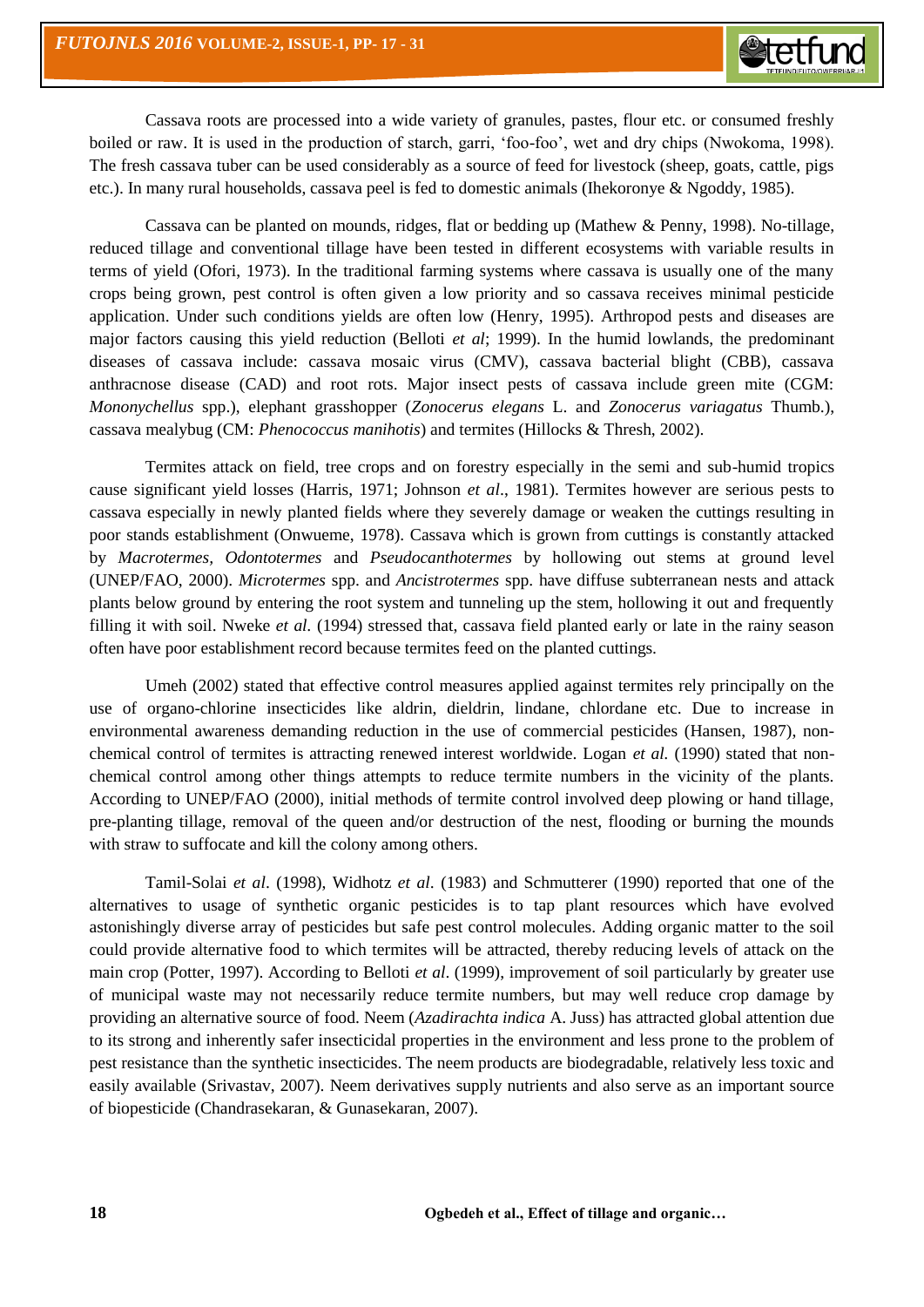However, the adoption of tillage practices and organic manure sources such as the use of municipal waste and neem leaves to tackle termite problem in cassava field by our local farmers has not been tried in our farming systems. Therefore, the need to determine the effect of tillage and organic manure sources on termite infestation on cassava stems in a cassava field in Owerri, Imo State, South-Eastern Nigeria, forms the objective of this research.

#### **2.0 Materials and Method**

The field experiment was carried at the Teaching and Research Farm of the Federal University of Technology Owerri, Imo State, Southeastern Nigeria during the 2007, 2008 and 2009 cropping seasons respectively. The University is located between Latitude  $4^0$  40<sup>'</sup> and  $8^0$  15<sup>'</sup> N and Longitude  $6^0$  40<sup>'</sup> and  $8^0$  15<sup>'</sup> E (FDALR, 1985). It is of the humid tropics characterized by wet and dry seasons. Rainy season usually begins in mid- March and ends in November with a little dry spell (August break) occurring in August. Minimum and maximum annual temperatures are 22.5  $^0$ Cand 31.9  $^0$ C respectively with Relative Humidity of about 82.6 % (Nwosu & Adeniyi, 1980). The soils of the area is characterized by deep porous red soils derived from coastal plain sands (Benin formation) which are highly weathered, low in mineral reserve and natural fertility (Ofomata, 1975).The experimental site lies within the lowland areas of South-Eastern Nigeria (Ofomata, 1975) and is naturally infested with termites.

Before planting, bulked soil sample was collected randomly from the experimental site from a depth of 0-20cm (top soil) for determination of initial soil physical and chemical properties. Soil pH was determined electronically by glass electrode in pH meter in distilled water suspension using a soil: liquid ratio of 1:2.5 (IITA, 1979) and pH in 0.1 N kcl using also soil: liquid ratio of 1:2.5 (Hendershot *et al*., 1993). Exchangeable cations were estimated as described by Thomas (1982) while cation exchange capacity (CEC) was obtained by summation of the cations. Base saturation was estimated as a sum of basic cations while Total Exchangeable Acidity (TEA) was obtained by summation of acidic cations (Hendershot *et al*., 1993). Organic carbon was measured by Walkley and Black Wet digestion method (Nelson & Sommers, 1982). Values of organic carbon were multiplied by a factor of 1.724 to obtain organic matter (Wakley & Black, 1934). Total nitrogen was measured by Microkjedahl digestion method (Bremner & Mulvaney, 1982), while available phosphorus was determined by Bray II method (Olsen & Sommers, 1982). Particle size distribution of soils was determined by hydrometer method (Gee & Bauder, 1986).

The experimental design was split-plot in a 3x6 factorial arrangement fitted into a Randomized Complete Block Design (RCBD) with three replications. Different tillage practices (zero, flat and mound) constituted the main plot treatments (Factor A) while two rates of municipal waste (1.5 and 3.0 tonnes/ha), neem leaves (20 and 30 tonnes/ha), control (0 tonnes/ha) and termidust (carbofuran: chemical check) made up the sub-plot treatments (Factor B). Hence, there were a total of eighteen treatment combinations consisting of three main plot treatments and six sub-plot treatments. There were three replications and a total of 54 plots.

Land preparation for the three years trials were carried out manually. Subsequently the total field area measuring 65.5 x 16 m or 0.11 ha was mapped out using a 50 m tape. Thereafter, experimental plots measuring 74.5  $m^2$  (main plots) were marked out with 1m inter plot alleys separating plots. Within each main plot a total of six sub-plots each measuring  $4x3$  m  $(12 \text{ m}^2)$  were marked out with a 0.5 m distance separating each sub-plot. There were a total of nine main plots and 54 sub-plots. Improved IITA cultivar, TMS 4(2)1425 procured from the National Root Crops Research Institute (NRCRI) Umudike, Umuahia, Abia State was used in the trial. Planting was done on zero tillage, flats and mounds at a planting distance of 1x1 m (10,000 plants/ha) sole. Specifically, each experimental plot of 4x3 m (12 m<sup>2</sup>) contained plant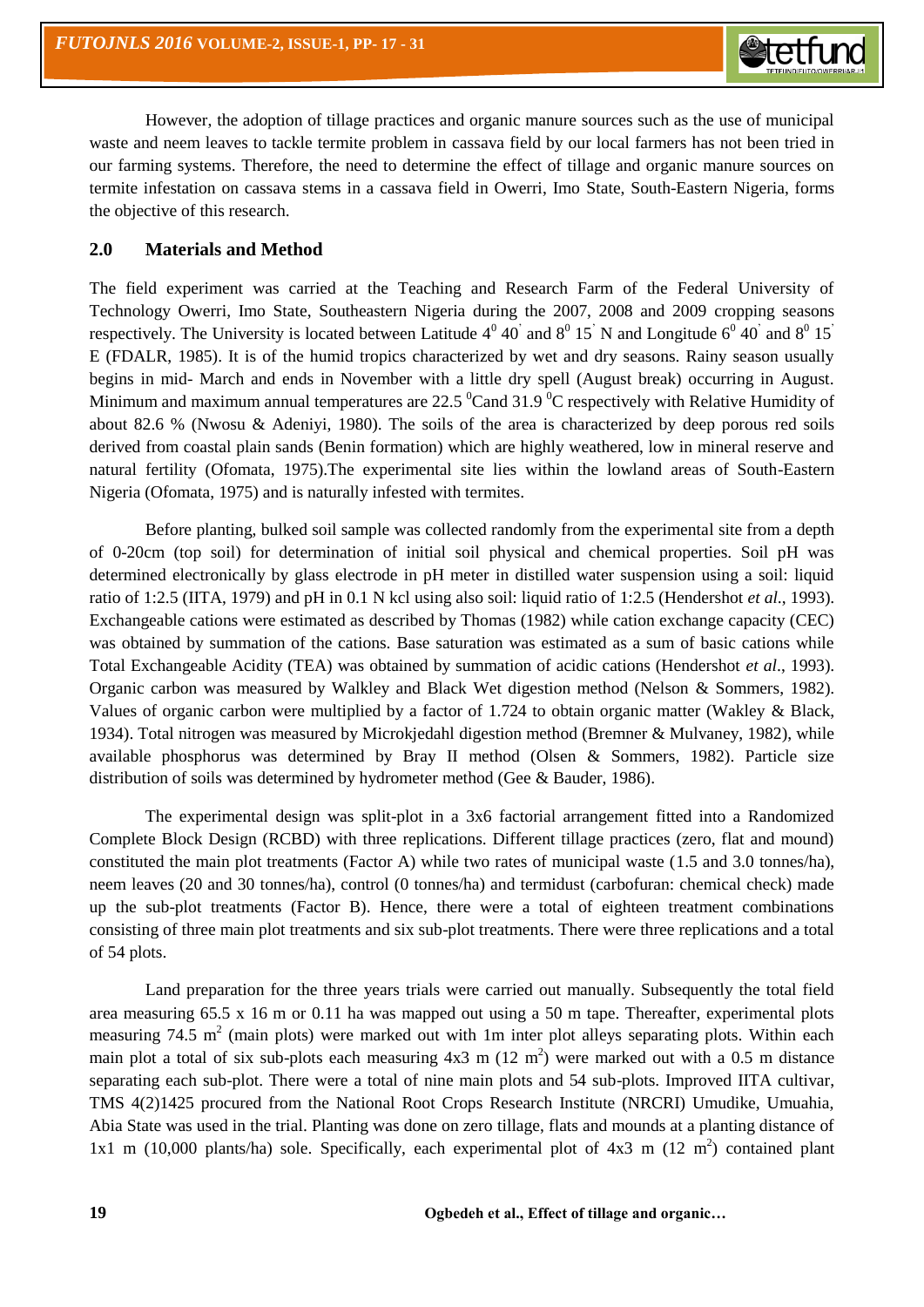

population of twelve (12) stands per plot. The municipal waste and neem leaves were incorporated into the soil four days and one week before planting respectively. Allocation of the various treatments to the plots was done using table of random numbers at different rates as specified above. Weeding was carried out at 4, 12 and 18 WAP respectively by hoeing.

Sprouting count percent or number of cuttings successfully sprouted at two weeks after planting per plot was determined by counting and recording the number of cuttings that sprouted or showed signs of sprouting over the total number of cuttings planted per plot multiplied by 100 as follows;

| Number of sprouted cuttings per plot      | 100          |
|-------------------------------------------|--------------|
|                                           | ------------ |
| Total number of cuttings planted per plot |              |

Termite incidence (%) on cassava stems was determined at four weeks intervals. This was carried out by counting and recording appropriately number of cassava stems with evidence of termite infestation divided by the total number of plants planted per plot multiplied by 100:

|                    | Number of plants infested per plot | 100      |
|--------------------|------------------------------------|----------|
| Termite incidence= |                                    | -------- |
|                    | Total number of plants per plot    |          |

Termite severity was also determined at four weeks intervals. This was obtained by using the observation and scoring method ranging from 0 to 5 according to Ferd and Herwit (1980) as follows;

| <b>Severity estimation</b> | $(\%)$ Scale             | Interpretation               |
|----------------------------|--------------------------|------------------------------|
| 00                         | No infestation           |                              |
| $1 - 20$                   | 1                        | Slight infestation           |
| $21 - 40$                  | 2                        | Moderate infestation         |
| $41 - 60$                  | 3                        | <b>Extensive infestation</b> |
| $61 - 80$                  | $\overline{\mathcal{A}}$ | Very extensive infestation   |
| $81 - 100$                 | 5                        | Plant completely infested    |

Data collected were subjected to analysis of variance (ANOVA) using Mix-Model procedure of Statistical Analysis Software system (SAS) as described by Little *et al*. (1996) whilemeans were separated using Least Significant Difference (L.S.D) procedure at 5% level of probability.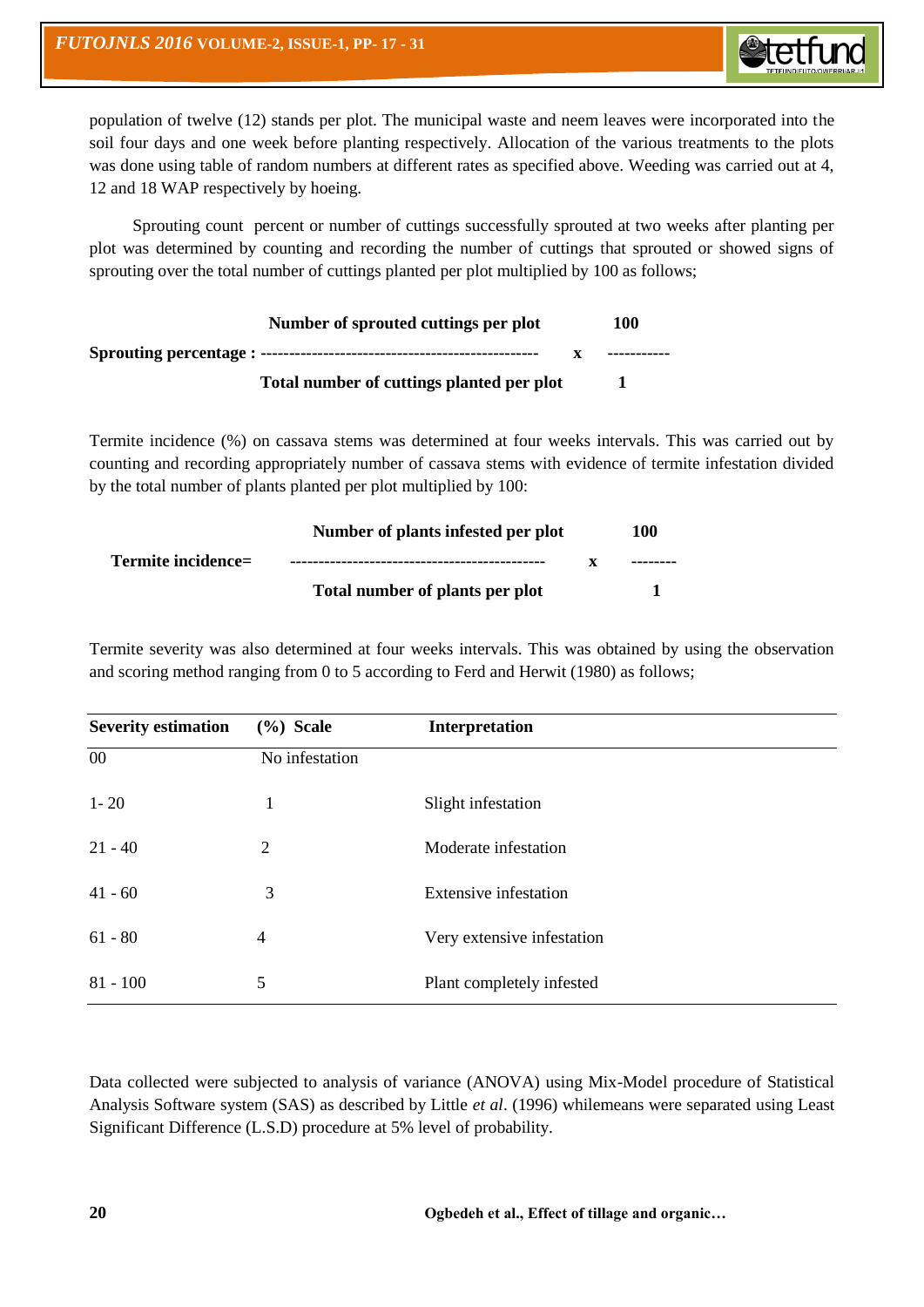#### **3.0 Results**

Result of the soil physical and chemical analysis of the study site is shown in Table1. The soil pH (both in water and Kcl) was low which indicates an acidic soil. Also, the soil contained low level of effective cation exchange capacity (ECEC) ( $\leq 10$  meq/100 g soil) and relatively high level of Aluminum. Characteristically, the soil is low in mineral reserves and naturally infertile, hence belongs to the sand textural class. This implies that the soil natural fertility status is poor. This observation is in conformity with Ohiri (1992) who reported that soils in Imo, Abia and Akwa Ibom States are characterized by low pH, low organic carbon and low exchangeable cations.

| <b>Properties</b>                     | <b>Content</b> | values            |
|---------------------------------------|----------------|-------------------|
| pH in water (1:2.5 soil/water)        |                | 5.08              |
| pH in KCl (1:2.5 Soil/Kcl)            |                | 4.48              |
| Percentage organic carbon             |                | 1.50              |
| Percentage organic matter             |                | 2.59              |
| Total Nitrogen (%)                    |                | 0.12              |
| Available phosphorus (ppm) Bray No. 2 |                | 5.28              |
| Exchangeable Cations (Meq/100g Soil)  |                |                   |
| Potassium (K)                         |                | 0.14              |
| Calcium (Ca)                          |                | 1.50              |
| Magnesium (Mg)                        |                | 0.90              |
| Sodium (Na)                           |                | 0.08              |
| Total exchangeable Bases (TEB)        |                | 2.62              |
| Hydrogen (H)                          |                | 0.12              |
| Aluminum (Al)                         |                | 0.38              |
| Total exchangeable acidity (TEA)      |                | 0.50              |
| <b>ECEC</b>                           |                | 3.12              |
| Percentage slit in water              |                | 2.00              |
| Percentage clay in water              |                | 9.00              |
| Percentage sand in water              |                | 89.00             |
| <b>Textural class</b>                 |                | Sandy             |
| Percentage slit in calgon             |                | 3.00              |
| Percentage clay in calgon             |                | 15.00             |
| Percentage sand in calgon             |                | 82.00             |
| <b>Textural Class</b>                 |                | <b>Loamy Sand</b> |

| Table 1: Pre-Planting Soil Physical and Chemical Analysis of the Experimental Site (Top Soil 0-20 cm) |  |  |  |
|-------------------------------------------------------------------------------------------------------|--|--|--|
|                                                                                                       |  |  |  |
|                                                                                                       |  |  |  |
|                                                                                                       |  |  |  |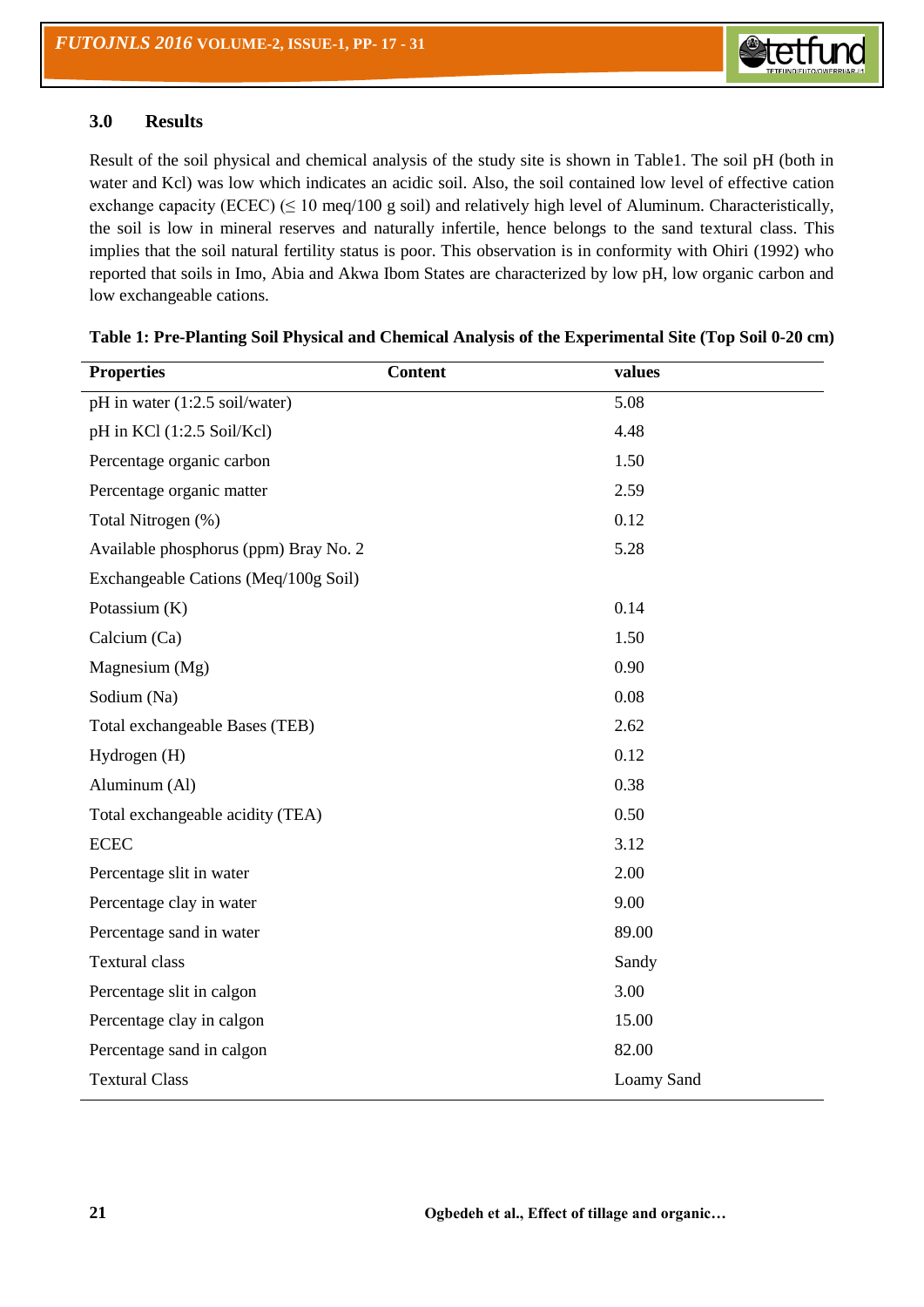Table 2 shows that there were significant ( $P < 0.05$ ) mean differences in sprouting percentage for both years 2007 and 2008 due to manure sources as well as in 2009 ( $P < 0.05$ ). Also sprouting percentage count differed significantly (P < 0.05) due to tillage. Carbofuran and *A.indica* leaves (30 t/ha) maintained highest sprouting percentages in 2007 (51.4 %) and 2008 (80.1 %) respectively. In 2009, best sprouting percentage was obtained with *A. indica* leaves at 30 t/ha (87.1 %). In 2008, zero tillage was better than mound in sprouting percentage count. However, control (no manuring) plots consistently recorded least sprouting count in both years. It was observed that the prevalent termite specie in the study site *M*. *bellicosus* continually caused huge economic damage to the planted cuttings resulting in weak and uneven sprouting leading to the initial scanty shoot establishment.

The best sprouting percentage achieved with carbofuran in 2007 could partly be attributed to the fact that the associated active ingredients were released soon after application to the surrounding environment of the planted cuttings which offered quick termicidal action and protection on the cuttings against termite attack compared to organic manures. The efficacy of carbofuran as seed dressing chemical against termites has been tested by Kolade (2002) and suggested to be an alternative to Aldrin. Equally, in 2008 and 2009 when the organic manures were fully biodegraded in the soil and possibly offered some residual action, *A*. *indica* leaves at 30 t/ha repelled and protected the cuttings from the attacking termites. This agrees with the report by Jacobson (1986) that most of the pests control achieved by neem derivatives was through feeding inhibition and repellency.

Also, the obvious wide population gaps created in the field especially in plots where no manuring was done (control) suggests reduced sprouting as a result of unprecedented termites attack on the planted cuttings. This observation is in conformity with Schmutterer *et al*. (1978) who claimed that cassava cuttings consisting of cut pieces of stems are damaged inside and outside by *Odontotermes*, *Microtermes* and *Macrotermes* species to such an extent that no shoot can form and large population gaps arise in the field. This view was also upheld by Onwueme (1978) and Nweke *et al*. (1994). Cilss (1986) stressed that several termite species in most parts of Africa cause considerable damage during crop emergence and at any phonological stage. Sudden wilting and scattered emergence can be the result of the underground activities of this group of pests.

Tables 3 and 4 show that significant ( $P < 0.05$ ) differences existed in termite incidence and severity on cassava stems due to the effect of manure sources in all the field trials. Result indicates that of all the manure sources *A. indica* leaves at both rates (20 and 30 t/ha) and carbofuran (termidust) consistently maintained least termites incidence and severity on growing cassava stems compared to plots where municipal waste was applied at 4 WAP. However, carbofuran showed better performance in 2007 in suppressing termite incidence. There were no significant differences  $(P > 0.05)$  due to tillage and manure, except in 2007 where mound significantly ( $P < 0.05$ ) recorded highest termite incidence than other tillage methods. Non- manure plots on the other hand maintained highest termite incidence and severity in all cases.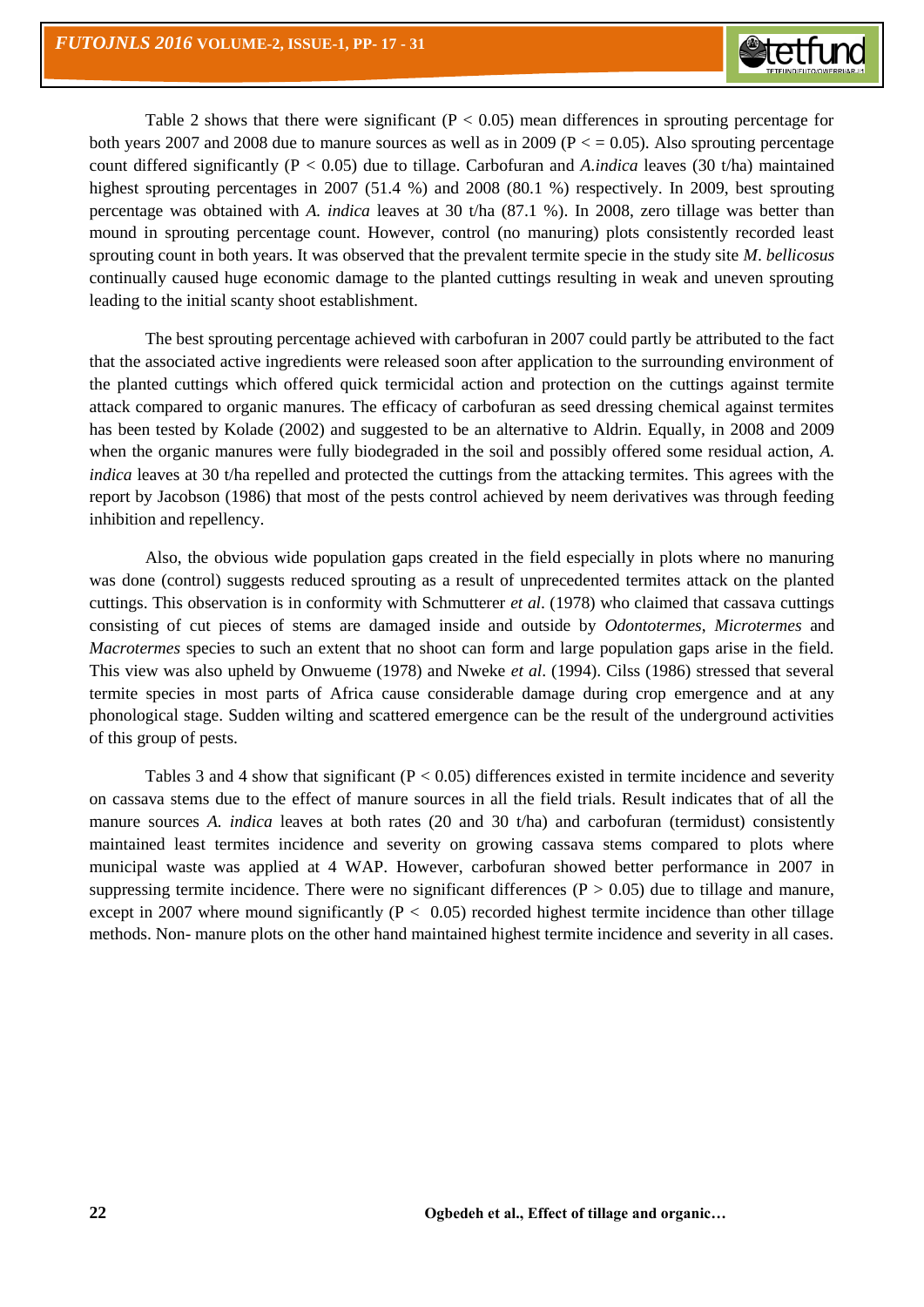

#### **Table 2: Effect of Tillage and Manure Sources on Sprouting (%) of Cassava cuttings at 2 WAP in 2007, 2008 and 2009**

|                                   | 2007 |                      |          |      |  |      | 2008                  |          |      |      | 2009                  |          |      |
|-----------------------------------|------|----------------------|----------|------|--|------|-----------------------|----------|------|------|-----------------------|----------|------|
| Manure sources                    | Flat | Mound                | Zerotill | Mean |  | Flat | Mound                 | Zerotill | Mean | Flat | Mound                 | Zerotill | Mean |
| Municipal waste $(1.5 t/ha)$      | 45.1 | 43.0                 | 49.2     | 45.8 |  | 74.4 | 57.6                  | 76.4     | 69.4 | 55.6 | 77.8                  | 77.8     | 73.2 |
| Municipal waste $(3.0 t/ha)$      | 45.3 | 45.0                 | 50.7     | 47.0 |  | 73.2 | 71.6                  | 80.3     | 75.0 | 63.9 | 69.5                  | 61.1     | 64.8 |
| A. <i>indica</i> leaves (20 t/ha) | 41.1 | 40.6                 | 46.8     | 42.8 |  | 75.9 | 71.1                  | 83.4     | 76.8 | 80.6 | 88.9                  | 69.5     | 79.6 |
| A. <i>indica</i> leaves (30 t/ha) | 42.7 | 42.9                 | 45.0     | 43.5 |  | 86.0 | 71.3                  | 82.9     | 80.1 | 75.0 | 86.1                  | 80.6     | 87.1 |
| Carbofuran                        | 52.1 | 49.9                 | 52.2     | 51.4 |  | 75.0 | 76.5                  | 79.9     | 77.1 | 88.9 | 83.4                  | 88.9     | 80.6 |
| Control                           | 27.7 | 29.9                 | 33.1     | 30.2 |  | 63.2 | 55.7                  | 64.8     | 61.2 | 80.6 | 72.2                  | 66.7     | 70.4 |
| Mean                              | 42.3 | 41.9                 | 46.2     |      |  | 74.6 | 67.3                  | 77.9     |      | 74.1 | 79.6                  | 74.1     |      |
| $LSD(0.05)$ Tillage (T)           |      | 6.61 <sup>ns</sup>   |          |      |  |      | 5.82                  |          |      |      | $14.77$ <sup>ns</sup> |          |      |
| $LSD(0.05)$ Manure source (M)     |      | 3.75                 |          |      |  |      | 6.37                  |          |      |      | 14.57                 |          |      |
| $LSD(0.05)$ $(T \times M)$        |      | $7.86$ <sup>ns</sup> |          |      |  |      | $10.90$ <sup>ns</sup> |          |      |      | $25.39$ <sup>ns</sup> |          |      |

## **Table 3: Effect of Tillage and Manure Sources on the Incidence of Termites (%) on cassava stems at 4 WAP planting in 2007, 2008 and 2009**

|                                   |      | 2007                  |          |      |      | 2008                  |          |      |      | 2009                 |          |      |
|-----------------------------------|------|-----------------------|----------|------|------|-----------------------|----------|------|------|----------------------|----------|------|
| Manure sources                    | Flat | Mound                 | Zerotill | Mean | Flat | Mound                 | Zerotill | Mean | Flat | Mound                | Zerotill | Mean |
| Municipal waste $(1.5 t/ha)$      | 39.2 | 39.2                  | 38.2     | 39.3 | 33.4 | 33.4                  | 30.6     | 32.4 | 16.7 | 11.8                 | 11.7     | 13.4 |
| Municipal waste $(3.0 t/ha)$      | 38.2 | 38.2                  | 36.1     | 39.3 | 30.6 | 38.9                  | 27.8     | 32.4 | 16.7 | 13.9                 | 11.1     | 13.9 |
| A. <i>indica</i> leaves (20 t/ha) | 23.9 | 23.9                  | 19.2     | 22.6 | 25.0 | 30.6                  | 22.3     | 25.9 | 5.6  | 2.8                  | 9.7      | 6.0  |
| A. <i>indica</i> leaves (30 t/ha) | 12.3 | 12.3                  | 12.5     | 16.6 | 16.7 | 30.6                  | 27.8     | 25.0 | 5.6  | 8.4                  | 9.0      | 7.6  |
| Carbofuran                        | 11.4 | 11.4                  | 12.4     | 14.9 | 33.4 | 33.4                  | 30.6     | 32.4 | 8.9  | 9.7                  | 11.9     | 10.2 |
| Control                           | 56.4 | 56.4                  | 54.8     | 56.1 | 50.0 | 52.8                  | 47.2     | 50.0 | 25.7 | 30.6                 | 26.0     | 27.4 |
| Mean                              | 30.2 | 35.3                  | 28.8     |      | 31.5 | 36.6                  | 31.0     |      | 13.2 | 12.9                 | 13.2     |      |
| $LSD(0.05)$ Tillage (T)           |      | 4.30                  |          |      |      | $11.54$ <sup>ns</sup> |          |      |      | $5.70$ <sup>ns</sup> |          |      |
| $LSD(0.05)$ Manure source (M)     |      | 6.50                  |          |      |      | 11.06                 |          |      |      | 5.37                 |          |      |
|                                   |      | $10.70$ <sup>ns</sup> |          |      |      | $19.38$ <sup>ns</sup> |          |      |      | $9.44$ <sup>ns</sup> |          |      |
| $LSD(0.05)$ $(T \times M)$        |      |                       |          |      |      |                       |          |      |      |                      |          |      |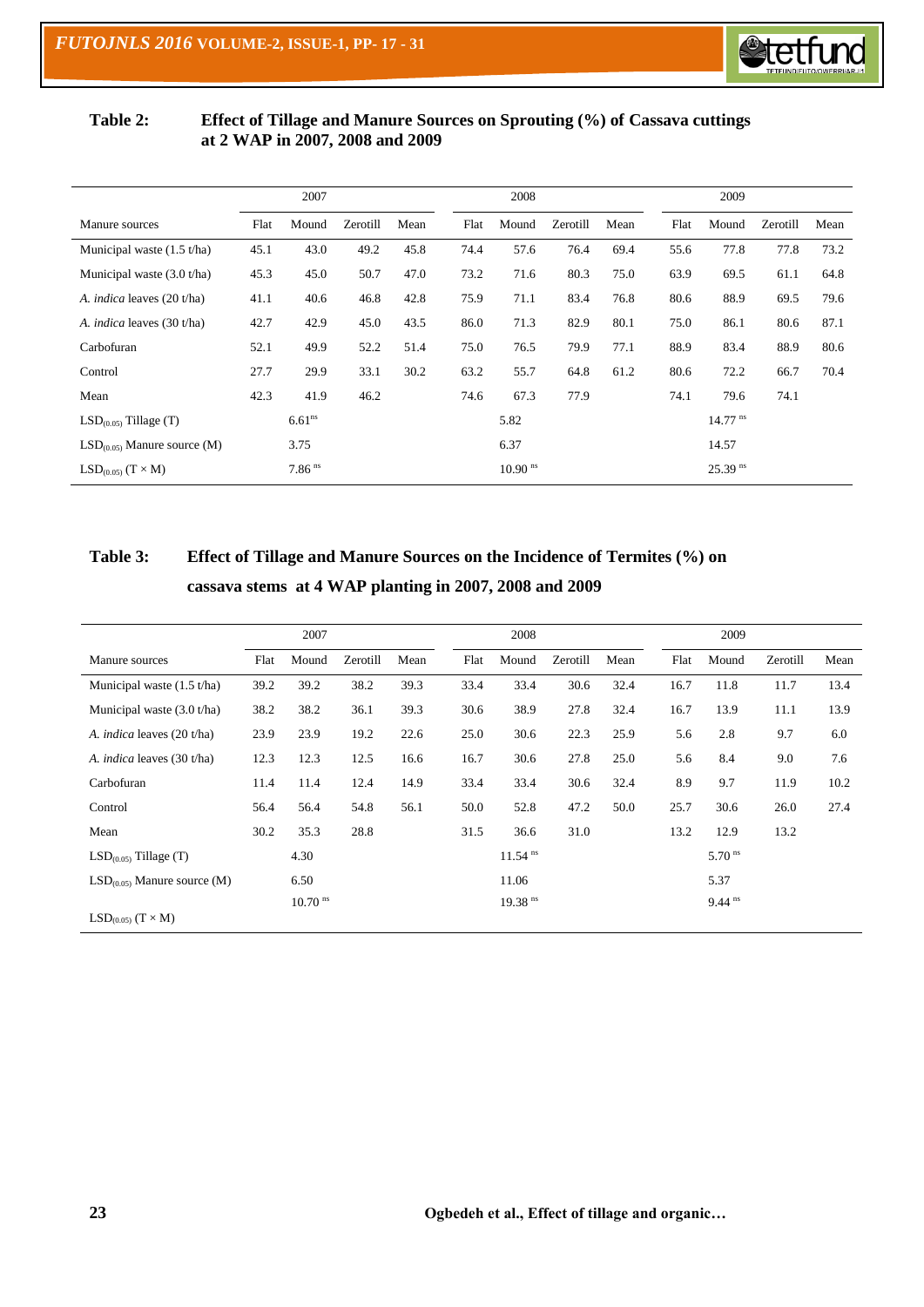

|                                   |      | 2007                 |          |      |      | 2008                 |          |      |      | 2009                 |          |      |
|-----------------------------------|------|----------------------|----------|------|------|----------------------|----------|------|------|----------------------|----------|------|
| Manure source                     | Flat | Mound                | Zerotill | Mean | Flat | Mound                | Zerotill | Mean | Flat | Mound                | Zerotill | Mean |
| Municipal waste $(1.5 t/ha)$      | 1.58 | 2.08                 | 2.08     | 1.86 | 1.11 | 1.14                 | 1.05     | 1.10 | 0.26 | 0.33                 | 0.25     | 0.28 |
| Municipal waste $(3.0 t/ha)$      | 1.42 | 2.17                 | 2.17     | 1.78 | 0.88 | 0.92                 | 0.83     | 0.88 | 0.20 | 0.44                 | 0.18     | 0.27 |
| A. <i>indica</i> leaves(20 t/ha)  | 1.00 | 1.67                 | 1.67     | 1.17 | 0.61 | 0.89                 | 0.50     | 0.67 | 0.07 | 0.08                 | 0.12     | 0.09 |
| A. <i>indica</i> leaves(30 t/ha)  | 0.50 | 1.33                 | 1.33     | 0.83 | 0.58 | 0.89                 | 0.39     | 0.62 | 0.07 | 0.12                 | 0.09     | 0.10 |
| Carbofuran                        | 1.00 | 1.67                 | 1.67     | 1.14 | 0.67 | 0.81                 | 0.53     | 0.67 | 0.07 | 0.12                 | 0.13     | 0.11 |
| Control                           | 1.75 | 3.00                 | 3.00     | 2.40 | 1.83 | 1.92                 | 1.53     | 1.76 | 0.90 | 1.11                 | 0.80     | 0.94 |
| Mean                              | 1.21 | 1.99                 | 1.39     |      | 0.95 | 1.09                 | 0.81     |      | 0.26 | 0.37                 | 0.26     |      |
| LSD $_{(0.05)}$ Tillage (T)       |      | 1.07 <sup>ns</sup>   |          |      |      | $0.45$ <sup>ns</sup> |          |      |      | $0.26$ <sup>ns</sup> |          |      |
| LSD $_{(0.05)}$ Manure source (M) |      | 0.39                 |          |      |      | 0.40                 |          |      |      | 0.14                 |          |      |
| LSD $_{(0.05)}$ $(T \times M)$    |      | $1.09$ <sup>ns</sup> |          |      |      | $0.72$ <sup>ns</sup> |          |      |      | $0.30$ <sup>ns</sup> |          |      |

### **Table 4: Effect of Tillage and Manure Sources on Termite Severity (Scoring) on Cassava Stems at 4WAP Planting In 2007, 2008 And 2009**

This trend was maintained at 8, 12 and 16 WAP (Tables 5, 6, 7, 8, 9 and 10). However at 8 and 12 WAP there were significant  $(P < 0.05)$  differences in termite incidence due to treatment interactions and termite severity due to tillage practice. Furthermore, at 16WAP termite incidence differed significantly (P < 0.05) due to tillage in 2007 as well as termite severity ( $P < 0.05$ ). Result indicates that in 2008 and 2009, *A.indica* leaves at 30 t/ha consistently maintained least termite incidence and severity. Equally, at 8, 12 and 16 WAP zero tillage consistently gave best suppressive action on termite incidence and severity than mound and flat. For the treatment interaction, control and mound produced highest termite incidence (38.3 %) especially in 2009 at 8 WAP.

The suppression of termite activities (incidence) by carbofuran is probably because the chemical barriers in the soil around the roots prevented damage to cassava stems by termites. This is in conformity with UNEP/FAO (2000) that placing chemical insecticidal barriers in the soil around the roots prevented damage to plants by subterranean termites. Umeh (2002) stated that effective control measures applied against termites rely principally on the use of synthetic insecticides. However the efficacy of carbofuran apparently diminished over time in the field. This also agrees with Ohiagu (1984) that the effectiveness of carbofuran depends on accurate timing and frequency of application. It is also possible that an appreciable amount of this chemical was lost to water erosion during the wet season as high rainfall and flooded condition were witnessed in the field during this period. This collaborates the views of Mbagwu (1992) who reported that water erosion is the most active in ultisols of Southeastern Nigeria where leaching and erosion have constantly depleted soil nutrients and other associated valuables.

Also, the outstanding suppressive action of *A. indica* leaves on termites incidence and severity on cassava stems especially in years 2008 and 2009 suggests that as an organic manure, neem leaves within these periods ultimately achieved residual status in the soil through biodegradation. This implies that the degraded by-product (metabolites) of neem leaves probably released into the soil environment some chemical active ingredients (Azadirachtin) that could act as repellant, antifeedant or toxicant to termites. This in agreement with the earlier findings by Saxena (2007) that unlike toxic insecticides neem derivatives (materials) do not kill the pests, but incapacitate or neutralize it via varied cumulative behavioral, physiological and cytological effects ranging from repellency to feeding deterrence. Srivastav (2007) also reported that neem products are biodegradable, relatively less toxic and easily available and contain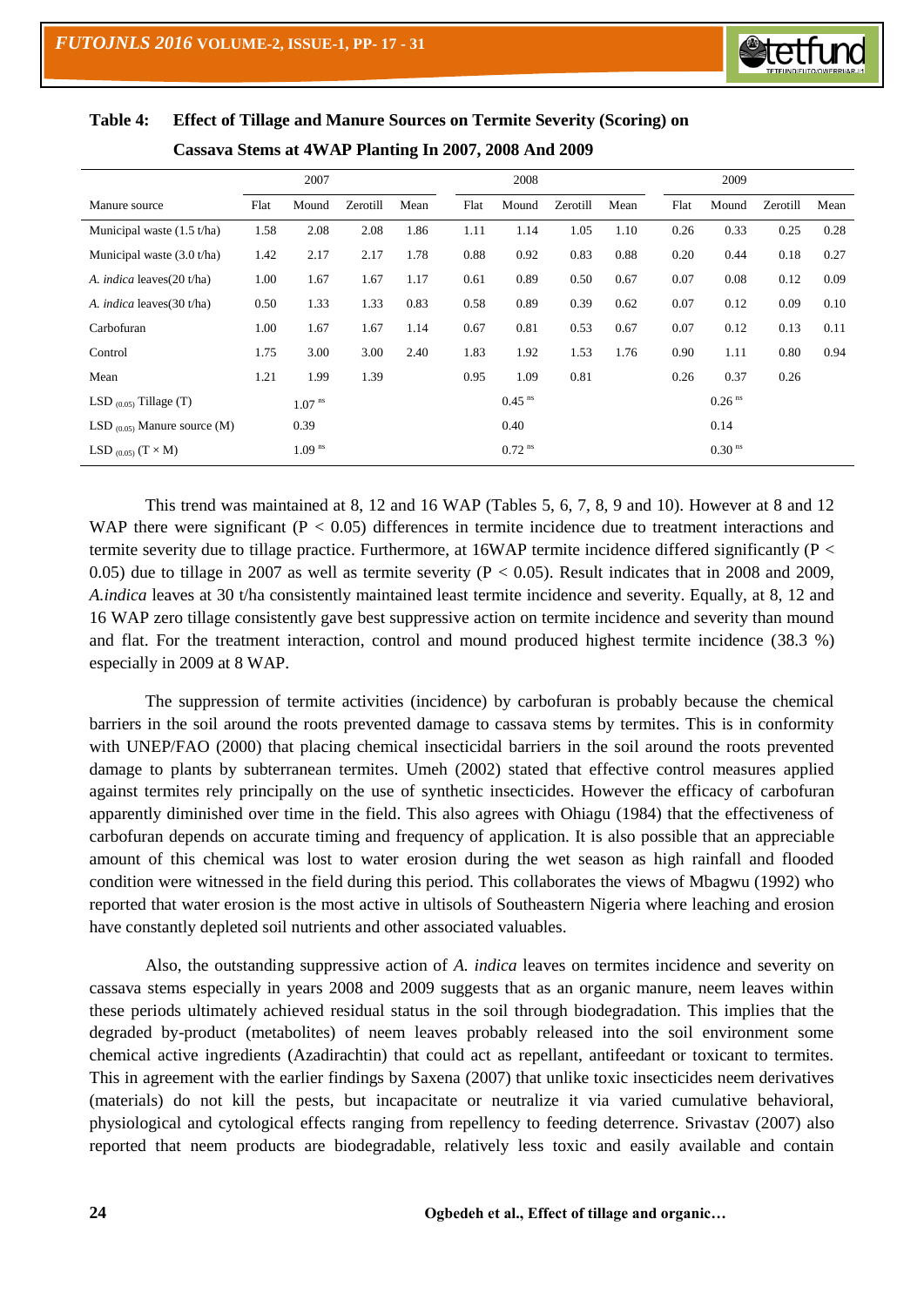Azadirachtin which is efficacious against key pests of coleopteran, diptera, orthoptera, lepidoptera, termites etc.

Similarly, the reduction of termite incidence and severity on cassava stems by zero tillage compared to mound and flat could be attributed to the fact that natural habitat of these termites were little or not disturbed at all and hence were never exposed to the surface, thereby reducing their mobility and foraging activities. This agrees with Akingbola (2004) who stressed that though flat planting and mounding may be advisable for highest field tuber yield, termites tend to be less of a problem in no till. Several authors like Black & wood (1989), Kooyman & Onck (1987) and Wood *et al.* (1977) further confirmed that when natural vegetation is cleared and the land cultivated, the nest of mound-building termite species with deep subterranean nests and with the ability to survive on particular crop residues remain and increase. Equally, mounding and deep ploughing dislodges termites from their natural habitat thereby exposing them to the surface and probably leading to possible increase in their foraging activities (UNEP/FAO, 2000).

On the other hand, the highest level of termite incidence and severity on cassava stems witnessed in plots where no manuring was done implies that termite activities in cassava field were more devastating compared to areas that received manure treatment. Termites especially *M. bellicosus* attacked and inflicted economic injuries on stems of growing cassava plants. This attack was observed to be more extensive during dry season than in wet season. Taylor (1977) and UNEP/FAO (2000) reported that termite activities are more extensive during dry season (drought) than wet season because the plant is weakened by water stress. Cilss (1986) further confirmed that when clearing the soil under the plant, a network of termite galleries is observed especially in poor soils and under persistent drought conditions.

### **3.0 Conclusion**

Soil status of the experimental site was generally poor as it was characterized by low pH, low organic carbon and exchangeable cations. Carbofuran recorded highest sprouting percentage in year 2007, while in years 2008 and 2009, highest sprouting percentage was produced by *A.indica* leaves. Termite incidence and severity on cassava stems were significantly suppressed in plots where carbofuran was applied in year 2007. However, its efficacy decreased with time.

Equally, application of *A. indica* leaves especially at 30t/ha depressed the foraging and damaging activities of termites on cassava stems in 2008 and 2009 than other treatments. This was as a result of the feeding inhibition brought about by the presence of Azadiractin in neem leaves as a degraded by-product. Zero tillage on the other hand suppressed termite incidence and severity more than mound and flat. It is envisaged that a follow-up study will be carried out to investigate the effect of these treatments on termite incidence and severity on quality and yield of cassava.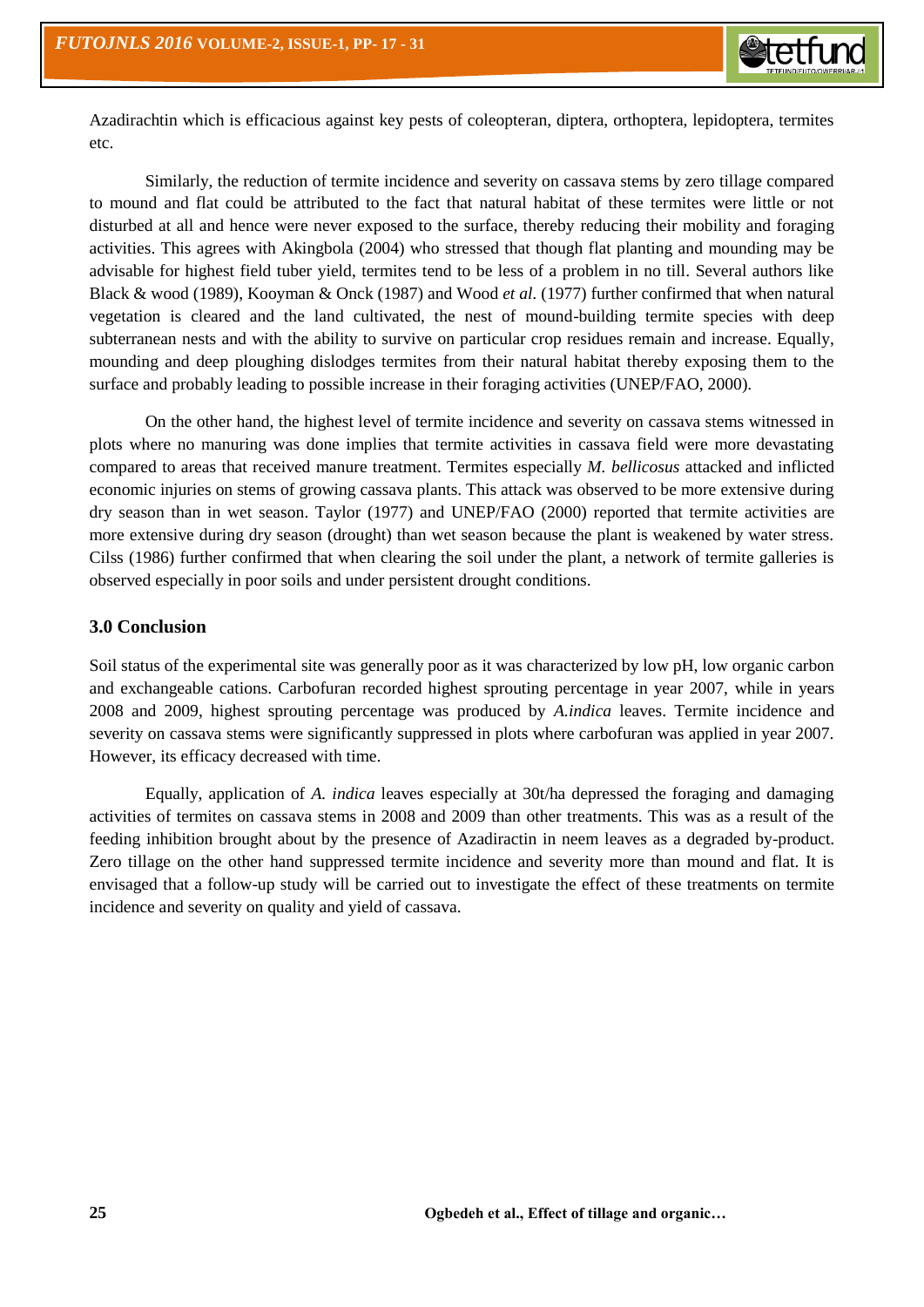

|                                   |      | 2007               |          |      |      | 2008                 |          |      |      | 2009                 |          |      |
|-----------------------------------|------|--------------------|----------|------|------|----------------------|----------|------|------|----------------------|----------|------|
| Manure source                     | Flat | Mound              | Zerotill | Mean | Flat | Mound                | Zerotill | Mean | Flat | Mound                | Zerotill | Mean |
| Municipal waste $(1.5 t/ha)$      | 1.58 | 2.08               | 2.08     | 1.86 | 1.11 | 1.14                 | 1.05     | 1.10 | 0.26 | 0.33                 | 0.25     | 0.28 |
| Municipal waste (3.0 t/ha)        | 1.42 | 2.17               | 2.17     | 1.78 | 0.88 | 0.92                 | 0.83     | 0.88 | 0.20 | 0.44                 | 0.18     | 0.27 |
| A. <i>indica</i> leaves(20 t/ha)  | 1.00 | 1.67               | 1.67     | 1.17 | 0.61 | 0.89                 | 0.50     | 0.67 | 0.07 | $0.08\,$             | 0.12     | 0.09 |
| A. indica leaves(30 t/ha)         | 0.50 | 1.33               | 1.33     | 0.83 | 0.58 | 0.89                 | 0.39     | 0.62 | 0.07 | 0.12                 | 0.09     | 0.10 |
| Carbofuran                        | 1.00 | 1.67               | 1.67     | 1.14 | 0.67 | 0.81                 | 0.53     | 0.67 | 0.07 | 0.12                 | 0.13     | 0.11 |
| Control                           | 1.75 | 3.00               | 3.00     | 2.40 | 1.83 | 1.92                 | 1.53     | 1.76 | 0.90 | 1.11                 | 0.80     | 0.94 |
| Mean                              | 1.21 | 1.99               | 1.39     |      | 0.95 | 1.09                 | 0.81     |      | 0.26 | 0.37                 | 0.26     |      |
| LSD $(0.05)$ Tillage (T)          |      | $1.07$ $^{\rm ns}$ |          |      |      | $0.45$ <sup>ns</sup> |          |      |      | $0.26$ <sup>ns</sup> |          |      |
| LSD $_{(0.05)}$ Manure source (M) |      | 0.39               |          |      |      | 0.40                 |          |      |      | 0.14                 |          |      |
| LSD $_{(0.05)}$ $(T \times M)$    |      | 1.09 <sup>ns</sup> |          |      |      | $0.72$ <sup>ns</sup> |          |      |      | $0.30$ $^{\rm ns}$   |          |      |

# **Table 5: Effect of Tillage and Manure Sources on the Incidence of Termites (%) on Cassava Stems at 8 WAP in 2007, 2008 and 2009**

## **Table 6: Effect of Tillage and Manure Sources on Termite Severity (scoring) on Cassava Stems at 8 WAP in 2007, 2008 and 2009**

|                                   |      | 2007                 |          |      |      | 2008                 |          |      |      | 2009                 |          |      |  |
|-----------------------------------|------|----------------------|----------|------|------|----------------------|----------|------|------|----------------------|----------|------|--|
| Manure sources                    | Flat | Mound                | Zerotill | Mean | Flat | Mound                | Zerotill | Mean | Flat | Mound                | Zerotill | Mean |  |
| Municipal waste $(1.5 t/ha)$      | 2.22 | 2.64                 | 1.96     | 2.27 | 1.11 | 1.14                 | 1.05     | 1.10 | 0.25 | 0.36                 | 0.29     | 0.30 |  |
| Municipal waste $(3.0 t/ha)$      | 1.81 | 2.50                 | 1.48     | 1.93 | 0.88 | 0.92                 | 0.83     | 0.88 | 0.20 | 0.28                 | 0.22     | 0.23 |  |
| A. <i>indica</i> leaves(20 t/ha)  | 1.64 | 2.49                 | 1.11     | 1.75 | 0.61 | 0.89                 | 0.50     | 0.67 | 0.06 | 0.10                 | 0.04     | 0.07 |  |
| A. <i>indica</i> leaves (30 t/ha) | 1.30 | 1.69                 | 1.14     | 1.37 | 0.58 | 0.89                 | 0.39     | 0.62 | 0.03 | 0.06                 | 0.03     | 0.04 |  |
| Carbofuran                        | 1.83 | 2.05                 | 1.19     | 1.69 | 0.67 | 0.81                 | 0.53     | 0.67 | 0.06 | 0.08                 | 0.03     | 0.05 |  |
| Control                           | 3.27 | 3.33                 | 3.00     | 3.20 | 1.83 | 1.92                 | 1.53     | 1.76 | 0.94 | 1.14                 | 1.02     | 1.03 |  |
| Mean                              | 2.01 | 2.45                 | 1.65     |      | 0.95 | 1.09                 | 0.81     |      | 0.26 | 0.34                 | 0.27     |      |  |
| LSD $(0.05)$ Tillage (T)          |      | 0.54                 |          |      |      | $0.45$ <sup>ns</sup> |          |      |      | $0.07$ <sup>ns</sup> |          |      |  |
| LSD $_{(0.05)}$ Manure source (M) |      | 0.63                 |          |      |      | 0.40                 |          |      |      | 0.11                 |          |      |  |
| LSD $_{(0.05)}$ $(T \times M)$    |      | $1.06$ <sup>ns</sup> |          |      |      | $0.72$ <sup>ns</sup> |          |      |      | $0.17$ <sup>ns</sup> |          |      |  |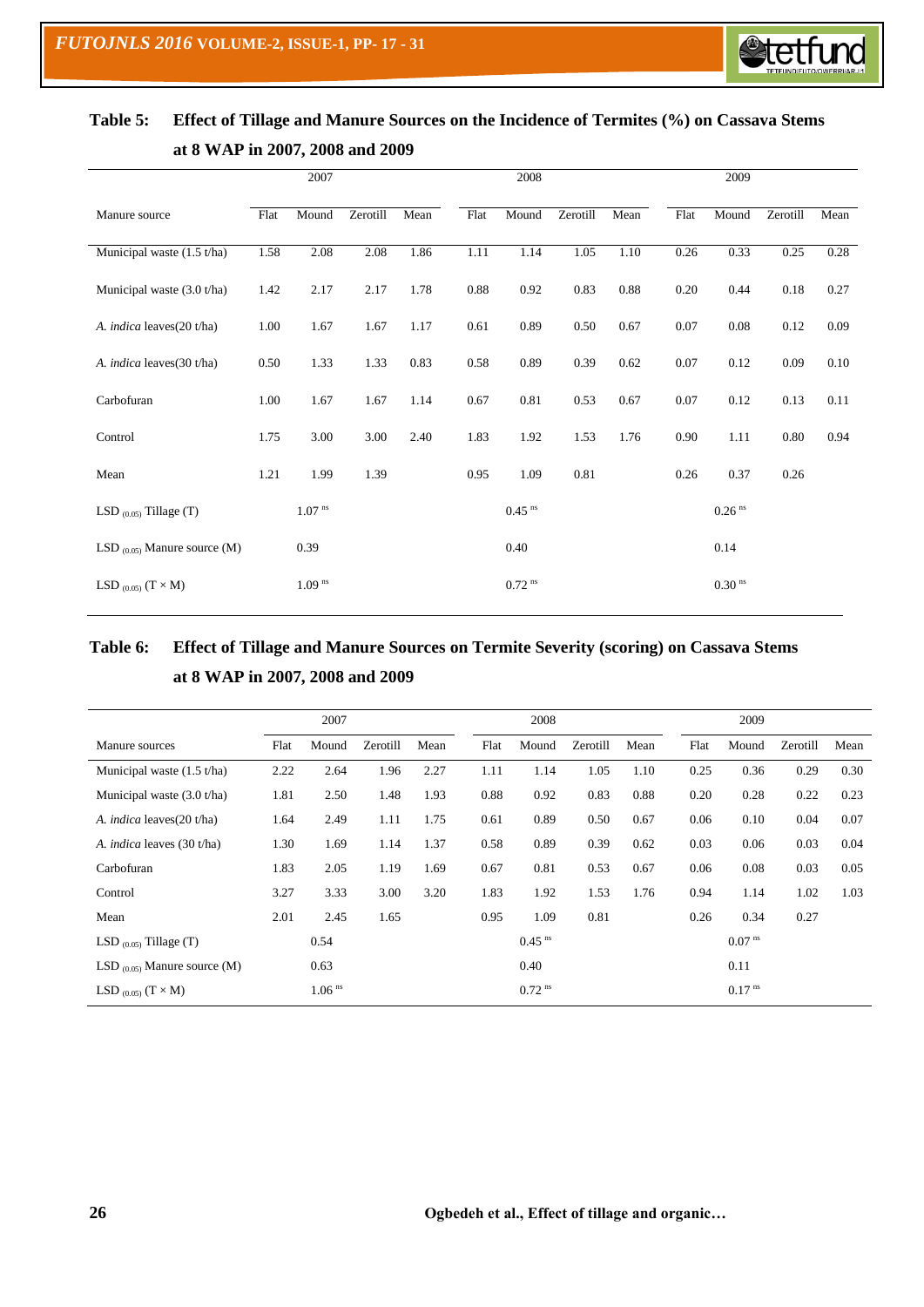

| Table 7: | Effect of Tillage and Manure Sources on the Incidence of Termites (%) |
|----------|-----------------------------------------------------------------------|
|----------|-----------------------------------------------------------------------|

|                                  |      | 2007               |          |      |      | 2008                |          |      |      | 2009               |          |      |
|----------------------------------|------|--------------------|----------|------|------|---------------------|----------|------|------|--------------------|----------|------|
| Manure sources                   | Flat | Mound              | Zerotill | Mean | Flat | Mound               | Zerotill | Mean | Flat | Mound              | Zerotill | Mean |
| Municipal waste $(1.5 t/ha)$     | 50.7 | 50.7               | 47.3     | 48.4 | 52.8 | 58.4                | 50.0     | 53.7 | 15.8 | 17.0               | 19.5     | 17.4 |
| Municipal waste $(3.0 t/ha)$     | 50.7 | 50.7               | 48.1     | 51.5 | 58.4 | 59.0                | 52.8     | 56.7 | 11.5 | 20.8               | 17.8     | 16.7 |
| A. <i>indica</i> leaves(20 t/ha) | 37.4 | 37.4               | 33.6     | 36.7 | 38.9 | 42.9                | 36.1     | 39.3 | 5.6  | 11.0               | 0.0      | 5.5  |
| A. <i>indica</i> leaves(30 t/ha) | 29.8 | 29.8               | 28.1     | 28.9 | 35.4 | 42.8                | 33.4     | 37.2 | 3.4  | 9.7                | 0.0      | 4.4  |
| Carbofuran                       | 29.5 | 29.5               | 27.0     | 31.2 | 25.0 | 27.8                | 19.5     | 24.1 | 6.4  | 13.2               | 0.0      | 6.5  |
| Control                          | 77.4 | 77.4               | 76.1     | 77.5 | 64.1 | 67.9                | 61.8     | 64.6 | 43.8 | 48.0               | 39.7     | 43.8 |
| Mean                             | 45.9 | 47.9               | 43.3     |      | 45.8 | 49.8                | 42.3     |      | 14.4 | 19.9               | 12.8     |      |
| $LSD(0.05)$ Tillage (T)          |      | $3.85$ ns          |          |      |      | $10.29$ ns          |          |      |      | 6.74 ns            |          |      |
| $LSD(0.05)$ Manure source (M)    |      | 5.29               |          |      |      | 13.06               |          |      |      | 4.70               |          |      |
| LSD $_{(0.05)}$ $(T \times M)$   |      | 8.79 <sup>ns</sup> |          |      |      | 21.88 <sup>ns</sup> |          |      |      | 9.00 <sup>ns</sup> |          |      |

### **on Cassava Stems at 12 WAP in 2007, 2008 and 2009**

# **Table 8: Effect of Tillage and Manure Sources on Termite Severity (scoring) on Cassava Stems at 12 WAP in 2007, 2008 and 2009**

|                                   |      | 2007                 |          |      |      | 2008                 |          |      |      | 2009                 |          |      |
|-----------------------------------|------|----------------------|----------|------|------|----------------------|----------|------|------|----------------------|----------|------|
| Manure sources                    | Flat | Mound                | Zerotill | Mean | Flat | Mound                | Zerotill | Mean | Flat | Mound                | Zerotill | Mean |
| Municipal waste $(1.5 t/ha)$      | 2.65 | 3.95                 | 1.75     | 2.78 | 2.08 | 2.50                 | 1.81     | 2.13 | 0.43 | 0.48                 | 0.57     | 0.50 |
| Municipal waste (3.0 t/ha)        | 2.67 | 3.15                 | 2.62     | 2.81 | 1.86 | 2.50                 | 1.64     | 2.00 | 0.27 | 0.59                 | 0.42     | 0.43 |
| A. <i>indica</i> leaves (20 t/ha) | 1.76 | 2.32                 | 1.43     | 1.84 | 1.44 | 1.66                 | 1.19     | 1.43 | 0.07 | 0.22                 | 0.00     | 0.10 |
| A. <i>indica</i> leaves(30 t/ha)  | 1.33 | 2.18                 | 0.67     | 1.39 | 1.11 | 1.50                 | 0.97     | 1.19 | 0.05 | 0.11                 | 0.00     | 0.05 |
| Carbofuran                        | 1.67 | 2.00                 | 1.56     | 1.74 | 1.58 | 1.67                 | 0.89     | 1.38 | 0.10 | 0.26                 | 0.00     | 0.12 |
| Control                           | 4.12 | 4.85                 | 3.50     | 4.16 | 3.12 | 3.28                 | 3.11     | 3.17 | 1.12 | 1.32                 | 1.08     | 1.17 |
| Mean                              | 2.37 | 3.08                 | 1.92     |      | 1.87 | 2.18                 | 1.60     |      | 0.35 | 0.50                 | 0.34     |      |
| $LSD(0.05)$ Tillage (T)           |      | 0.91                 |          |      |      | $0.64$ <sup>ns</sup> |          |      |      | 0.10                 |          |      |
| $LSD(0.05)$ Manure source (M)     |      | 0.89                 |          |      |      | 0.76                 |          |      |      | 0.11                 |          |      |
| $LSD(0.05)$ $(T \times M)$        |      | $1.55$ <sup>ns</sup> |          |      |      | $1.28$ <sup>ns</sup> |          |      |      | $0.19$ <sup>ns</sup> |          |      |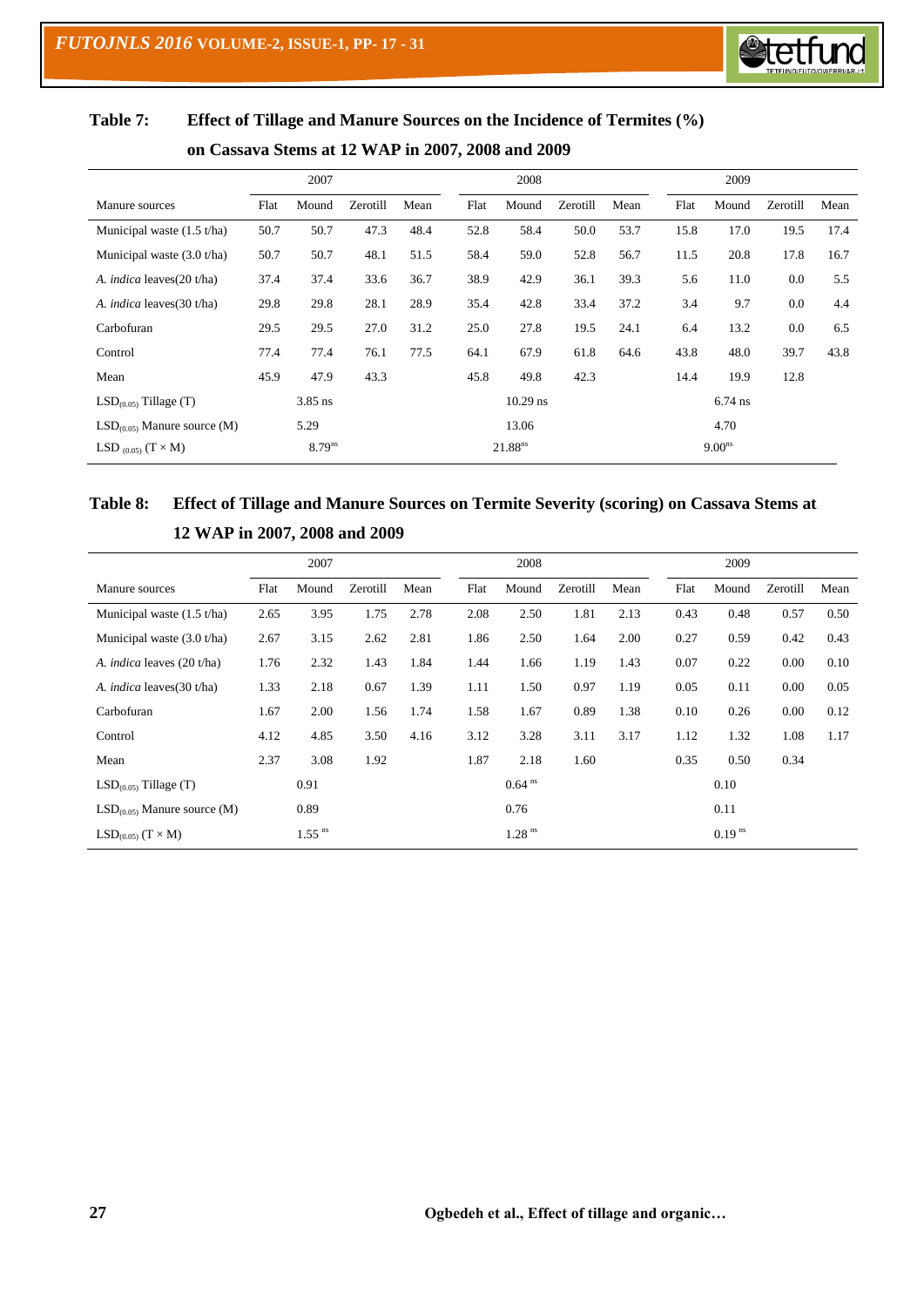

|                                  |      | 2007                 |          |      |      | 2008                  |          |      |      | 2009                  |          |      |
|----------------------------------|------|----------------------|----------|------|------|-----------------------|----------|------|------|-----------------------|----------|------|
| Manure sources                   | Flat | Mound                | Zerotill | Mean | Flat | Mound                 | Zerotill | Mean | Flat | Mound                 | Zerotill | Mean |
| Municipal waste $(1.5 t/ha)$     | 51.0 | 52.5                 | 47.4     | 50.3 | 51.2 | 58.8                  | 50.9     | 53.6 | 13.8 | 25.0                  | 25.6     | 21.5 |
| Municipal waste $(3.0 t/ha)$     | 50.7 | 54.0                 | 49.1     | 51.3 | 53.6 | 59.7                  | 53.3     | 55.5 | 14.5 | 18.2                  | 14.8     | 15.8 |
| A. <i>indica</i> leaves(20 t/ha) | 37.9 | 40.4                 | 33.9     | 37.4 | 41.7 | 43.0                  | 36.3     | 40.4 | 9.7  | 10.4                  | 2.8      | 7.6  |
| A. <i>indica</i> leaves(30 t/ha) | 30.3 | 30.8                 | 28.4     | 29.8 | 36.1 | 42.9                  | 34.4     | 37.8 | 2.8  | 8.4                   | 0.0      | 3.7  |
| Carbofuran                       | 30.0 | 34.6                 | 27.7     | 30.8 | 30.6 | 33.4                  | 25.0     | 29.7 | 8.4  | 12.5                  | 6.9      | 9.2  |
| Control                          | 80.1 | 80.7                 | 77.7     | 79.5 | 66.7 | 72.8                  | 63.9     | 67.8 | 49.9 | 52.8                  | 45.8     | 49.5 |
| Mean                             | 46.7 | 48.8                 | 44.0     |      | 46.6 | 51.8                  | 44.0     |      | 16.5 | 21.2                  | 16.0     |      |
| $LSD(0.05)$ Tillage (T)          |      | 2.43                 |          |      |      | $12.11$ <sup>ns</sup> |          |      |      | $5.94$ <sup>ns</sup>  |          |      |
| $LSD(0.05)$ Manure source (M)    |      | 4.46                 |          |      |      | 8.30                  |          |      |      | 5.87                  |          |      |
| $LSD(0.05)$ $(T \times M)$       |      | $7.24$ <sup>ns</sup> |          |      |      | $16.00$ <sup>ns</sup> |          |      |      | $10.22$ <sup>ns</sup> |          |      |

**Table 9: Effect of Tillage and Manure Sources on the Incidence of Termites (%) on Cassava Stems at 16 WAP in 2007, 2008 and 2009.**

## **Table 10: Effect of Tillage and Manure Sources on Termite Severity (scoring) on Cassava Stems at 16 WAP in 2007, 2008 and 2009 .**

|                                  |      | 2007                 |          |      |      | 2008  |                      |      |      | 2009  |                      |      |
|----------------------------------|------|----------------------|----------|------|------|-------|----------------------|------|------|-------|----------------------|------|
| Manure sources                   | Flat | Mound                | Zerotill | Mean | Flat | Mound | Zerotill             | Mean | Flat | Mound | Zerotill             | Mean |
| Municipal waste $(1.5 t/ha)$     | 3.90 | 4.12                 | 2.78     | 3.60 | 2.08 | 2.50  | 1.81                 | 2.13 | 0.41 | 0.57  | 0.69                 | 0.56 |
| Municipal waste $(3.0 t/ha)$     | 3.34 | 3.67                 | 3.33     | 3.45 | 1.86 | 2.50  | 1.64                 | 2.00 | 0.35 | 0.38  | 0.42                 | 0.39 |
| A. <i>indica</i> leaves(20 t/ha) | 2.28 | 2.45                 | 1.67     | 2.14 | 1.44 | 1.66  | 1.19                 | 1.43 | 0.17 | 0.15  | 0.03                 | 0.12 |
| A. <i>indica</i> leaves(30 t/ha) | 2.45 | 2.51                 | 2.39     | 2.45 | 1.11 | 1.50  | 0.97                 | 1.19 | 0.03 | 0.11  | 0.00                 | 0.05 |
| Carbofuran                       | 3.83 | 3.90                 | 2.12     | 3.28 | 1.58 | 1.67  | 0.89                 | 1.38 | 0.15 | 0.24  | 0.12                 | 0.17 |
| Control                          | 4.22 | 4.31                 | 4.22     | 4.25 | 3.12 | 3.28  | 3.11                 | 3.17 | 1.40 | 1.58  | 1.25                 | 1.41 |
| Mean                             | 3.34 | 3.49                 | 2.75     |      | 1.87 | 2.18  | 1.60                 |      | 0.42 | 0.51  | 0.42                 |      |
| $LSD(0.05)$ Tillage (T)          |      | 0.49                 |          |      |      |       | $0.64$ <sup>ns</sup> |      |      |       | $0.20$ <sup>ns</sup> |      |
| $LSD(0.05)$ Manure source (M)    |      | 1.10                 |          |      |      |       | 0.76                 |      |      |       | 0.17                 |      |
| $LSD(0.05) (T \times M)$         |      | $1.77$ <sup>ns</sup> |          |      |      |       | $1.28$ <sup>ns</sup> |      |      |       | $0.31$ <sup>ns</sup> |      |

#### **References**

- Akingbola, K. C. (2004). Major insect pests of cassava in Africa: Biology and control. John Willey and sons, Chichester. 91-156.
- Akinsanmi, O. (1987). Certificate in Agricultural Science. William Clowes and sons limited, London. Beccles and Colchester. 94-95.
- Belloti, A.C., Smith, L., & Lapointe, S.L. (1999). Recent Advances in cassava pest management. Annual Review of Entomology (44): 343-370.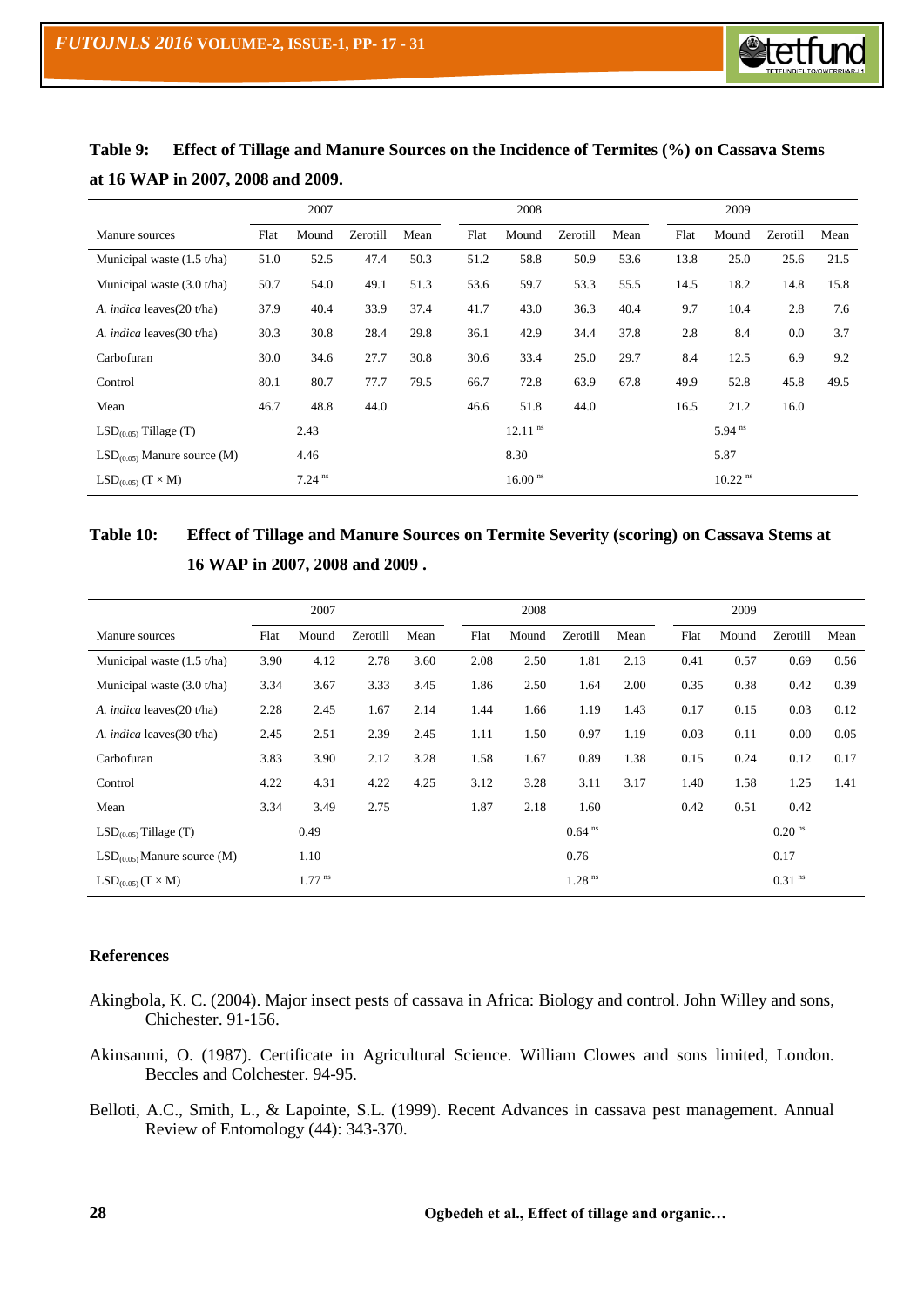

- Bremner, J. & Mulvaney, G.S. (1982). Nitrogen Total. In: Page, A.I., Miller, R.H. and Keeney, D.R (eds.). Methods of Soil Analysis, Part 1.*American Society of Agronomy* Madison. WI. (9), 595-624.
- Chandrasekaran, B. & Gunasekaran, K. (2007). Neem derivatives in organic Agriculture. Proceedings of the world neem conference held in Coimbatore, India 2007.10-20
- Ferd, J.E., & Herwit, D. (1980). In Band, D.A. (ed.) *Vicia faba: Feeding valuesProcessing and viruses*. The Hague Martinus Nihoff. 125-130.
- FDALR (Federal Department of Agricultural Land Resources) (1985). The reconnaissance soil survey of Imo State (2: 250). Soils report. 133
- Gee, G.W. & Bauder, J.W. (1986). Particle Size Analysis. In: Klute, A.(ed.). Methods of Soil Analysis Part 1. *American Society of Agronomy*, Madison WI. 91-100.
- Hansen, M. (1987). Escape from the pesticidal treadmills alternatives to pesticides in developing countries. New York Institutes for consumer policy. 185.
- Harris, W.V. (1971). Termites. Their recognition and control. Second edition, London, Longmans. 186.
- Hendershot, W.H., Lalande,H. & Duquette (1993). Soil Reaction and Exchangeable Acidity. In: Carter, M.R. (ed.). Sol Sampling and Methods of Analysis. Canadian Society of Soil Science, Lewis Publishers, London. 141-145.
- Henry, C. (1995). Global cassava sector. Constraints and estimated future. R and D benefits CIAT, Cali Columbia. .
- Hillocks, R. J. & Thresh, J. M. (2002). Cassava. Biology, production and utilization. Natural resources institute, University of Greenwich, Kent UK.
- Ihekoronye, A. I. & Ngoddy, P. O. (1985). Integrated food science and technology for the tropics. London Macmillan ed. Ltd. 270-272
- IITA (International Institute of Tropical Agriculture) (1979). Selected Methods of Soil and Plant Analysis. IITA manul Series No. 1. IITA, Ibadan Nigeria. 71.
- IITA (International Institute of Tropical Agriculture) (1988). IITA Ibadan: Priority and Strategies. 1988- 2000. IITA Ibadan, Nigeria. In: Product Development for Root and Tuber crops Africa. (3), 193- 195.
- IITA (International Institute of Tropical Agriculture) (2000). IITA research priorities and strategies 2000- 2005, IITA Ibadan Nigeria. htt://www.iita.org/crop/cassava.htm
- Jacobson, M. (1986). Neem tree. Natural resistance par excellence. In Natural resistance of plants to pests. Role of allelochemicals. M. B. Green and P. A. Hedin (Eds.). ACS Symposium series . *American Chemical Society*, (296), Washington, D.C. USA.
- Johnson, R. A., Lamb, R. W. & Wood T.G. (1981). Termites damage and crop loss studies in Nigeria: a survey of damage to groundnuts. Tropical pest Management 27: 325-342.
- Kolade, K. O. (2002). Evaluationof neem (*Azadirachta indica,* A. juss) seed kernel oil (NSKO) for the control of stem borers of maize. *Seasonal publication of the entomological society of Nigeria,* 34.54- 60.
- Kooyman, C., & Onck, R.F.M. (1987). The interactions between termite activity, Agricultural practices and soil characteristics in Kissii District, Kenya. Agricultural University Wageningen papers. The Netherlands, 87(3), 120-122.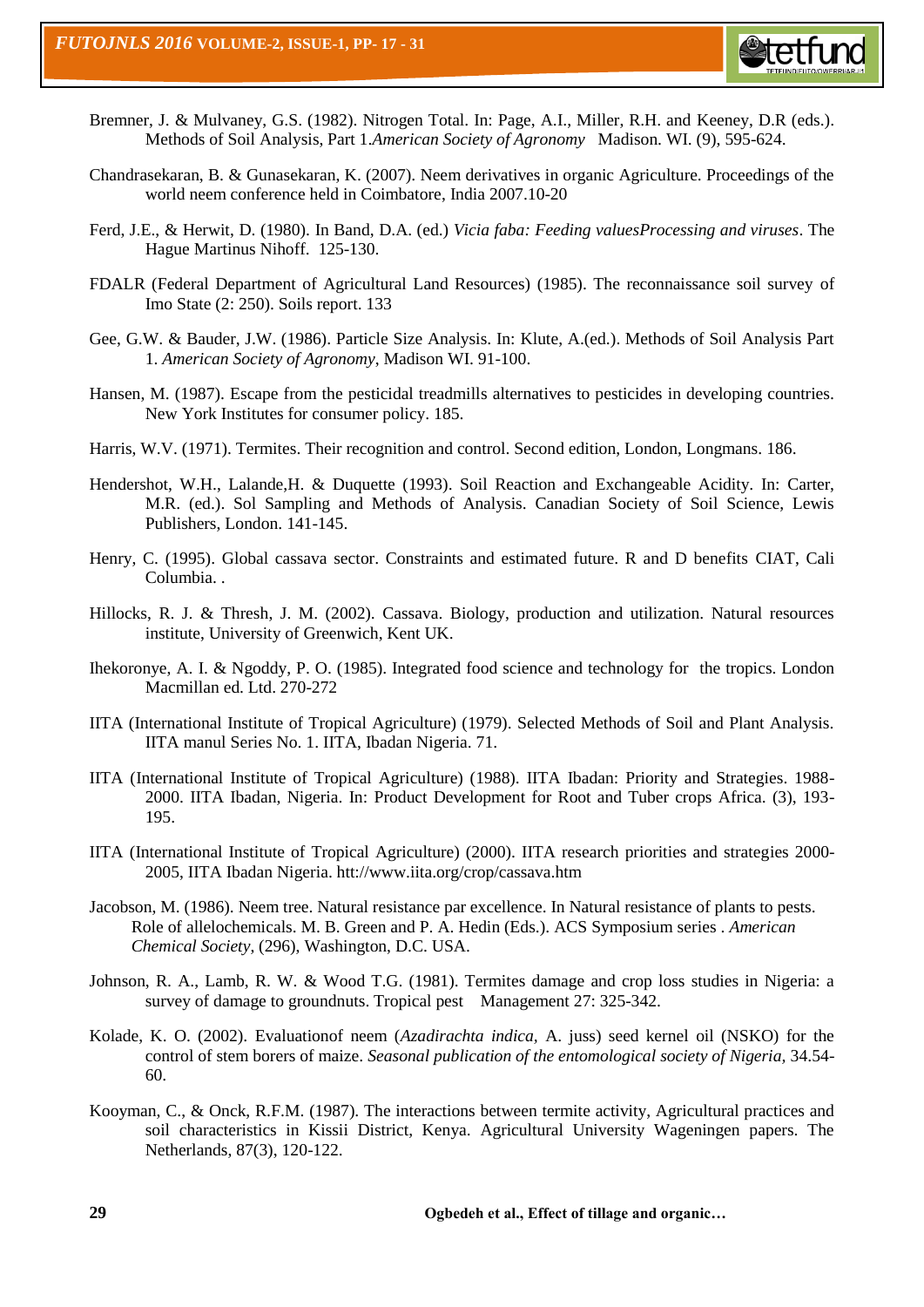

- Little, R.C., Milliken, G.A., Stroup, W.W., & Wolfinger, R.C. (1996). SAS System Inc. for Mix-Models. Statistical System Inc. Carry, North Carolina, USA. 633.
- Logan, J. W., Cowie, R.H. & Wood, T.G. (1990). Termite (isopteran) control in agriculture and forestry by non-chemical methods: a review Bulletin of Entomological Research, 80: 309-330.
- Mathew, S. N. & Penny, A. (1988). Tropical and sub-tropical foods. London Macmillan ed. Ltd.20.
- Mbagwu, J.S.C. (1992). Improving the productivity of a Degraded ultisols in Nigeria using organic and inorganic Amendments. Part 1. Chemical properties and maize yield. *Bio resource Technol*, 42, 149- 154.
- Nelson, D.W. & Sommers, I.E. (1982). Total Carbon, Organic Carbon and Organic matter. In: Page, A.I., Miller, R.H. and Keeney, D.R. (eds.). Methods of Soil Analysis. Part 2. *American Society of Agronomy*, Madison. WI. 539-579.
- Nwokoma, S.N. (1998). Nigeria's staple foods Nigeria. Spring Field Publishers. 10-13.
- Nwosu, A.C. & Adeniyi, E.O. (1980). Imo State. A survey of resources for development. NISER Ibadan. 310.
- Ofomata, G.E.K.(1975). Landforms regions. In: Ofomata, G.E.K. (ed.) Nigeria in map: Eastern State Ethiope publishing House Benin city. 31-33.
- Ofori, C. S. (1973). The effect of ploughing and fertilizer application on yield of cassava (*Manihot esculenta*). Ghana Journal of Agricultural Sciences 6, 21-24.
- Ohiagu, G.H. (1984). In: Badejo, M.A. (2002). Termites and man-who wins? Occasional publication of the Entomological Society of Nigeria.. (34) 30-42.
- Onwueme, I. C. (1978). Strategies for increasing cocoyam. In: Nigeria food basket in cocoyams in Nigeria. Tropical root crops in a developing country. 35-42.
- Olsen, S.R. & Sommers, R.E. (1982). Phosphorus. In: Page A.I., miller, R.H. and Keeney, D.R. (eds.). Methods of Soil Analysis. Part 2. *American Society of Agronomy*, Madison, WI..403-430.
- Potter, M.F. (1997). Termites. Handbook of pest control. 8<sup>th</sup> ed. (Cleave land). Franzak and Foster Co. 2-6.
- Saxena, R.C. (2007). Behavioral, physiological and cytological Effects of neem materials on insect pests. Proceeding of world neem conference, November, 2007, Coimbatore, India. 34-41.
- Schmutterer, H. (1990). Properties and potential of natural insecticides from the neem tree, *Azadirachta indica*. Annual Review, Entomology. 109: 390-400.
- Srivastav, R. D. (2007). Neem in pest management. Procedings of the world neem conference India. 197- 209
- Tamil-Solai, P.K., Selvaraj Paudian, R. & Charles Manoharan, A. (1998). Toxicity evaluation of pesticides salotrap, neem gold, Nimbecidine and Nimbex against the larvae and pupae of culex quinque fasciatus say. In: Biopesticides in insect pest management (Ed.). S. Ignacimuthu and Aloksen. Phoenix publishing House pvt. Ltd, New Delhi. 46-50.
- Thomas, G.W. (1982). Exchangeable Cations. In: Page, A.I., Miller, R.H. and Keeney, D.R. (eds.). Methods of Soil Analysis, Part 2. *American Society of Agronomy*, Madison, WI. 159-165.